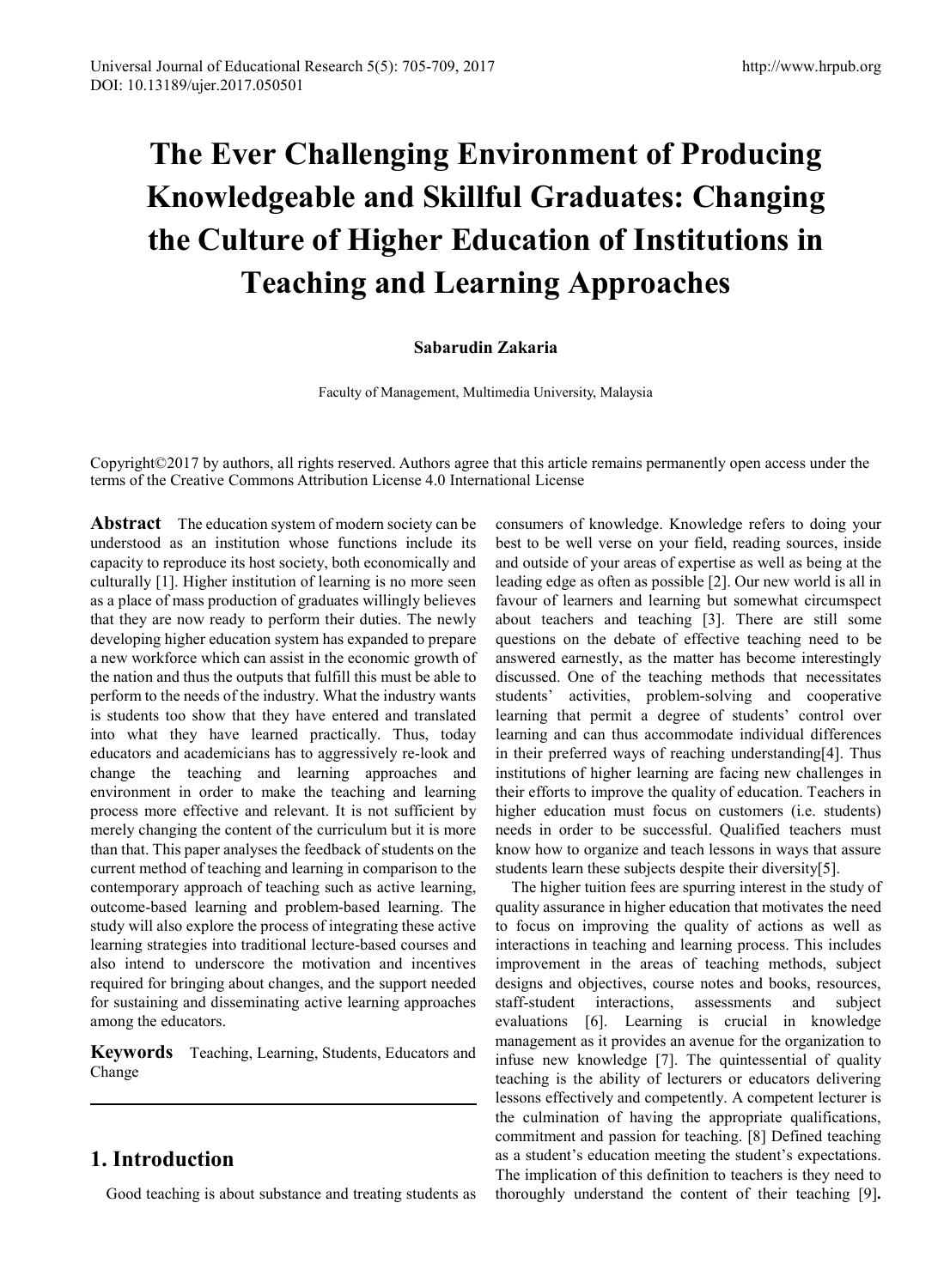Teaching as a method of imparting knowledge from research has shown that traditional lecturers predominates university classrooms [10].

Given these observations the general objectives of the study is to identify student's view and perception of teaching whether the profound effectiveness of learning is based on teacher-centered or student-centered. Second to justify that there is a need to change the approach of learning which is student-centered such as problem-based learning or active learning. The outcomes of the findings will induce the university learning to be student centered vis a vis transforming the learning culture and approach. Hoping learning will be focused on activity, discovery and independence [11]. Questionnaires will be distributed to students in a local university which comprises of various disciplines. The questionnaire consists of statements representing agreement or disagreement to gauge the teaching philosophical inventory of the respondents which will be significant to this study.

## **2. Literature Review**

Higher institution of learning has continued to play an important role in the economy as a producer of human capital and as a center for research and development. However, in thriving to reach this role is not an easy path, the bottom line issue to be addressed is whether it has met the necessary accreditation and quality assurance to produce quality human capital and excellent center for development. In current competitive business world, it is visible that education should be beneficial to both students and their future employers. Since students are potential executives with prospect to have a successful career in their respective appointment, universities are accountable to offer effective learning experience to accommodate these needs.

Traditional educational practices centres on "inputs" [12]. Generally the system exposed students to a segment of curriculum over a time frame. At the end of the module, an examination is usually given, and grades are assigned regardless of whether all students have achieved mastery of the material learned. This perspective needs to be changed where the "outputs" is not just getting good results but it is important they can meet the needs of the potential employers in demonstrating their competencies. New role for educators today is to meet the challenges of the new educational approach, lecturer's roles have been reconceptualised [13]. Lecturers need to be supported to make the paradigm shift that is required to understand new approach in teaching and to understand the necessary competences that are essential for fulfilling the expanded roles of the educator.

One of the most important findings of educational research is that the meaning of orientation to learning is positively associated with students' perception of the learning environment. [14] Reported positive relationships

between teaching characteristics, meaning orientation to learning and positive attitude to studying. Most Higher Education Institutions (HEIs) agree that lecturers have the greatest impact on students' changes in their aspirations, values, attitudes, beliefs and actions [15]. However, the interaction in class today is more on one-way communication, where teacher is doing all the active talking, while students are listening to the lecture. Students are afraid to voice out their opinion. As a result, students are being passive, thus lacking of some skills such as communicative skills, critical thinking, and decision making.

Dr. Parmjit Singh of Asia Pacific Institute of Information Technology [16](APIIT) in 2004 showed that three main complaints received regarding the local graduates include lack of creativity, lack of initiatives, and poor communication skills [17]. Due to these problems, graduates are unable to perform well in their job and hard to get jobs desired. Therefore, this also leads to the increment of number of unemployed graduates. With more demanding future employers, educators are moving one step ahead by changing their way of teaching. Therefore, the near future education is facing the challenge of preparing students especially undergraduate students with the necessary knowledge, skills, and disposition to meet increasingly complex needs of the environment. However, in order to achieve degree with quality which is consistent with practical requirement, universities are required to have an increase interest in developing an effective teaching. In addition with the establishment of Ministry of Higher education (MOHE) in 2004, initiated by the government is to make Malaysia a centre of educational excellence in producing skilled human workforce [18]. Such initiative and interest shows that the government's effort on quality needs to be improved in Malaysian education system to stir the Malaysian education industry inclusive of government, academicians and students.

The most important and essential initiative that should be done aggressively today is the adopting of student-centered learning at the higher institutions of higher learning. Student-Centered Learning represents both a mind-set and a culture within a given higher education institution and is a learning approach which is broadly related to, and supported by, constructivist theories of learning [19]. It is characterized by innovative methods of teaching which aim to promote learning in communication with teachers and other learners and which take students seriously as active participants in their own learning, fostering transferable skills such as problem-solving, critical thinking and reflective thinking. This learning model places the student (learner) in the center of the learning process. The instructor provides students with opportunities to learn independently and from one another and coaches those in the skills they need to do so effectively [20]. The approach includes such techniques as substituting active learning experiences for lectures, assigning open-ended problems and problems requiring critical or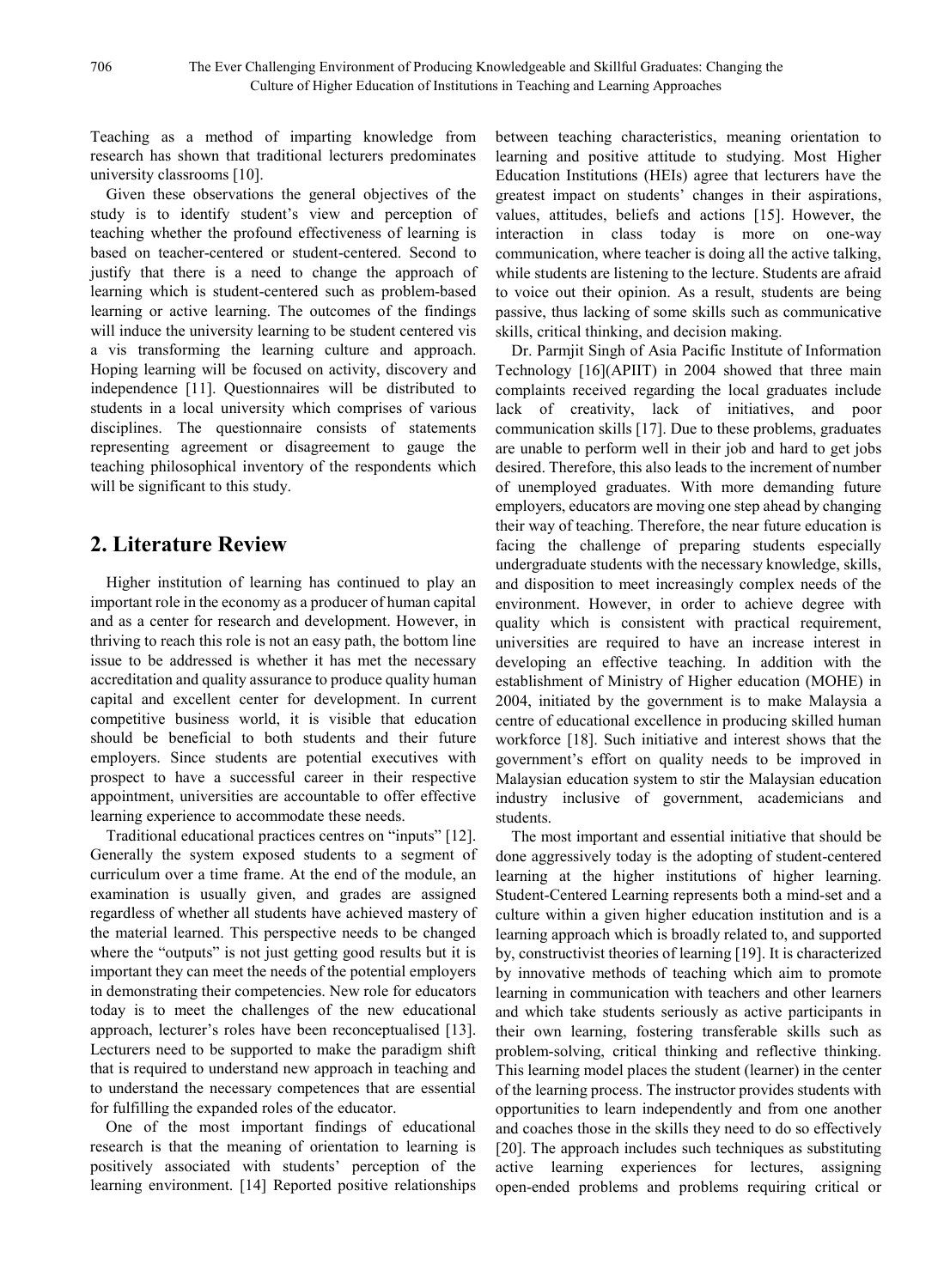creative thinking that cannot be solved by following text examples, involving students in simulations and role plays, and using self-paced and/or cooperative (team-based) learning.

Today and in the coming years, teaching will be more digitalized and sophisticated with the expansion of technology. Technology has the power to free people from those limitations, to make education far more portable, flexible, and personal; to foster initiative and individual responsibility; to restore the treasure-hunt excitement to the process of learning. Technology offers another potential benefit as well: the Internet can make education far, far more accessible, so knowledge and opportunity can be more broadly and equitably shared [21](Khan, 2012). However, it is imperative that it is not only technology is important, but also the learning methodologies utilized to employ the technology [22]. For example in distance education the successful use of the technology involves virtual classes that are very different from face-to-face class.

#### **3. Research Methodology**

A set of statements consisting of four sections with each section comprises of five statements are adopted with modification [23] (Hussain Othman., 2011). These statements represent teaching philosophical perspective inventory on students learning references whether they are more towards teacher-centered or student-centered. The statements are divided into four parts A, B, C and D. Part A and B divulging how is the learning teacher centered is while C and D deals with the need to experience learning through students' needs and desire i.e. student centered. This questionnaire is distributed to 200 students in a renowned private higher education institution in Selangor, Malaysia. A total of 200 questionnaires are distributed and all of them are returned. The students are divided into nine focus groups which represent several disciplines representing management, accounting, finance and marketing.

#### **4. Findings**

Generally the students' views that the role of teachers input in teaching is still important and relevant. Especially concerning the early part of their learning. The total mean score of 35/50 for both Part A (Table 1) and B (Table 2) illustrated that teacher centered learning is still needed for the following fundamentals as shown in table A and B. For example theories and general topics should be taught before going into the application parts. In addition, common basic subject should be thoroughly taught which also includes general academic disciplines. The role of teachers is also to train the mind and promote reasoning as to build critical thinking and experience.

**Table 1.** A-Teachers- centered

| No | <b>Statement</b>               | SD<br>(1)  | D   | N   | A   | SА  |  |  |  |
|----|--------------------------------|------------|-----|-----|-----|-----|--|--|--|
|    |                                |            | (2) | (3) | (4) | (5) |  |  |  |
|    | One should teach things that   |            |     |     |     |     |  |  |  |
| 1A | one going to be of everlasting |            |     |     |     |     |  |  |  |
|    | importance to all students     |            |     |     |     |     |  |  |  |
|    | everywhere.                    |            |     |     |     |     |  |  |  |
| 2A | One should teach theories, not | Mean: $16$ |     |     |     |     |  |  |  |
|    | facts.                         |            |     |     |     |     |  |  |  |
|    | One should teach first about   |            |     |     |     |     |  |  |  |
| 3A | humans, not machines or        |            |     |     |     |     |  |  |  |
|    | technical.                     |            |     |     |     |     |  |  |  |
| 4A | One should teach general       |            |     |     |     |     |  |  |  |
|    | topics, not vocational topics  |            |     |     |     |     |  |  |  |
|    | Teaching should be focused     |            |     |     |     |     |  |  |  |
| 5A | on general basic education     |            |     |     |     |     |  |  |  |
|    | rather than vocational         |            |     |     |     |     |  |  |  |
|    | training.                      |            |     |     |     |     |  |  |  |

*SD-Strongly Agree, D –Disagree, N-Neutral, A-Agree, SA-Strongly Agree*

**Table 2.** B - Teachers- centered

| No             | Statement                                                                                                                                                      | SD<br>(1) | D<br>(2) | N<br>(3) | A<br>(4) | <b>SA</b><br>(5) |  |  |
|----------------|----------------------------------------------------------------------------------------------------------------------------------------------------------------|-----------|----------|----------|----------|------------------|--|--|
| 1B             | Student should be taught<br>the common basic subjects<br>thoroughly and rigorously.                                                                            |           |          |          |          |                  |  |  |
| 2B             | Teaching should instill<br>students with the<br>"essentials" of academic<br>knowledge, creating a basic<br>approach.                                           |           |          |          |          |                  |  |  |
| 3B             | Accumulated wisdom of<br>our progress as taught in<br>the general academic<br>disciplines should be<br>passed on from lecturer to<br>student through teaching. | Mean: 19  |          |          |          |                  |  |  |
| 4 <sub>B</sub> | Teaching should be<br>focused on training of the<br>mind, promote reasoning,<br>and ensure a common<br>thinking\experience.                                    |           |          |          |          |                  |  |  |
| 5 <sub>B</sub> | Student should be taught<br>the knowledge of our<br>society and civilization<br>through its core<br>curriculum.                                                |           |          |          |          |                  |  |  |

*SD-Strongly Agree, D –Disagree, N-Neutral, A-Agree, SA-Strongly Agree*

On the contrary the students should equally play their role in the learning process. The statement analysis demonstrates the score of 39/50 or 78% that learning now is no more a one way traffic where the teacher determines and dictates the learning. Students want to play an active role in their learning as indicated by the degree of agreement towards the statement on student-centered learning. They want actual learning through hands-on assignment, be creative in problem solving, learning in group which include cooperation and coordination. Action learning should be in the menu and they also want to be involved in assessment and evaluation. As for the curriculum it should be culturally reflected on the society globally and discussing controversial issues that affect them. Learning is not just academically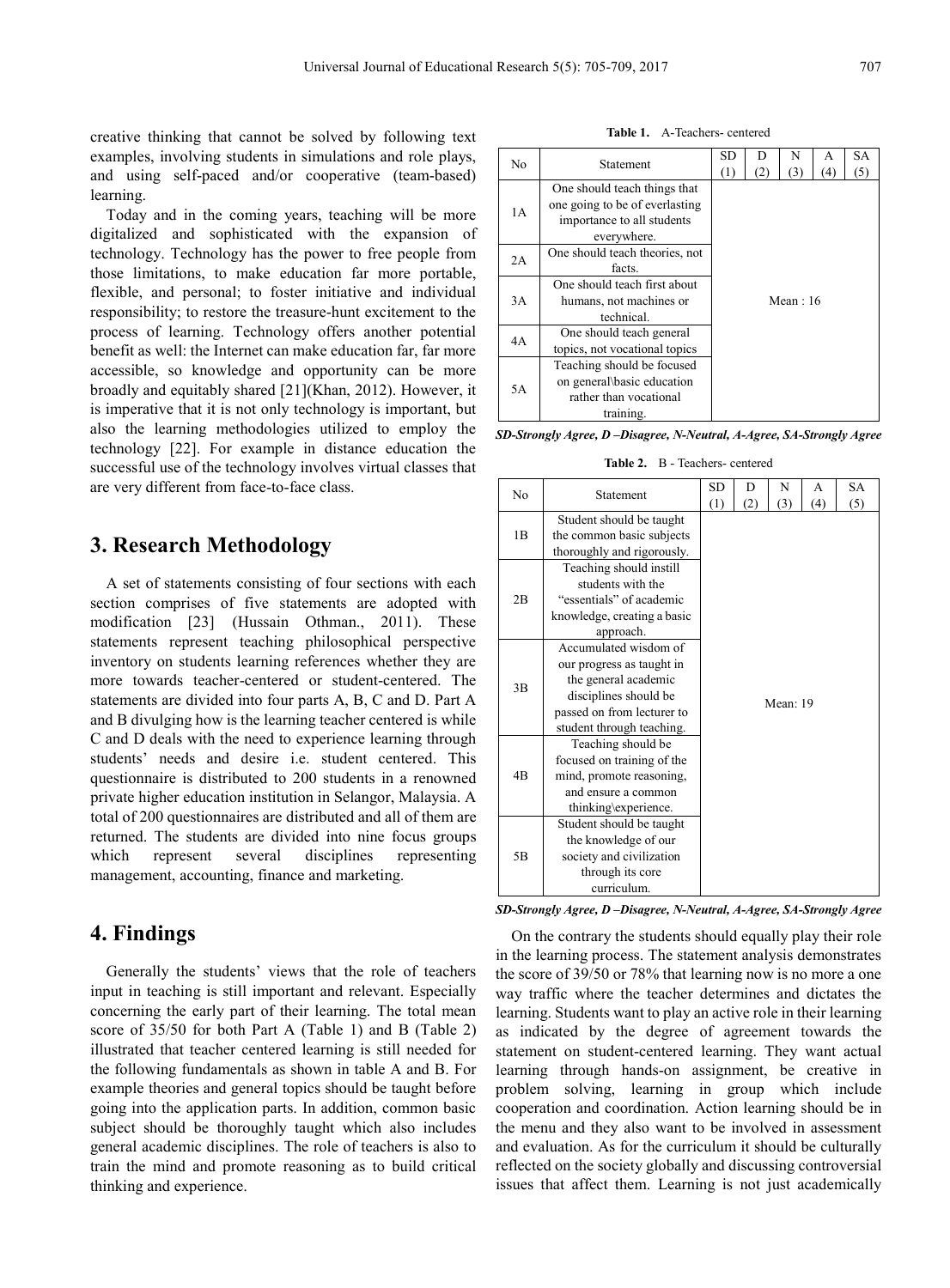focused but should be applicable and can bring changes to the society both the present and the future. Instead of students been bombarded with theories or concept, the learning must involve active participation from the students.

**Table 3.** C – Student-Centered

| N <sub>0</sub> | <b>Statement</b>               | SD. | D   | N                        | A | SА  |  |  |  |  |
|----------------|--------------------------------|-----|-----|--------------------------|---|-----|--|--|--|--|
|                |                                | (1) | (2) | (3)<br>(4)<br>Mean: $20$ |   | (5) |  |  |  |  |
|                | Students should be taught      |     |     |                          |   |     |  |  |  |  |
| 1 <sup>C</sup> | through learning by doing      |     |     |                          |   |     |  |  |  |  |
|                | hands-on projects, practical   |     |     |                          |   |     |  |  |  |  |
|                | and experiential learning.     |     |     |                          |   |     |  |  |  |  |
| 2C             | Students should learn to solve |     |     |                          |   |     |  |  |  |  |
|                | the problem creatively.        |     |     |                          |   |     |  |  |  |  |
|                | Students should learn in       |     |     |                          |   |     |  |  |  |  |
| 3C             | group, a cooperatively and     |     |     |                          |   |     |  |  |  |  |
|                | collaboratively.               |     |     |                          |   |     |  |  |  |  |
|                | Understanding and action       |     |     |                          |   |     |  |  |  |  |
| 4C             | should be the goals of         |     |     |                          |   |     |  |  |  |  |
|                | learning.                      |     |     |                          |   |     |  |  |  |  |
|                | Students should be given       |     |     |                          |   |     |  |  |  |  |
| 5C             | more opportunities to involve  |     |     |                          |   |     |  |  |  |  |
|                | in assessment and evaluation   |     |     |                          |   |     |  |  |  |  |
|                | process                        |     |     |                          |   |     |  |  |  |  |

*SD-Strongly Agree, D –Disagree, N-Neutral, A-Agree, SA-Strongly Agree*

**Table 4.** D – Student-Centered

| No | Statement                      | <b>SD</b>  | D   | N   | A   | <b>SA</b> |  |  |  |  |
|----|--------------------------------|------------|-----|-----|-----|-----------|--|--|--|--|
|    |                                | (1)        | (2) | (3) | (4) | (5)       |  |  |  |  |
|    | Students should learn to       |            |     |     |     |           |  |  |  |  |
| 1D | examine both the cultural      |            |     |     |     |           |  |  |  |  |
|    | background of the society      |            |     |     |     |           |  |  |  |  |
|    | and the rest of the world.     |            |     |     |     |           |  |  |  |  |
|    | Students should face           | Mean: $19$ |     |     |     |           |  |  |  |  |
| 2D | controversial issues and       |            |     |     |     |           |  |  |  |  |
|    | discuss them in the process    |            |     |     |     |           |  |  |  |  |
|    | of learning.                   |            |     |     |     |           |  |  |  |  |
|    | Teaching and learning          |            |     |     |     |           |  |  |  |  |
| 3D | should bring changes within    |            |     |     |     |           |  |  |  |  |
|    | the society                    |            |     |     |     |           |  |  |  |  |
|    | Students should learn to       |            |     |     |     |           |  |  |  |  |
| 4D | examine the future and the     |            |     |     |     |           |  |  |  |  |
|    | possible future realities.     |            |     |     |     |           |  |  |  |  |
|    | Students and lecturers         |            |     |     |     |           |  |  |  |  |
| 5D | should participate in          |            |     |     |     |           |  |  |  |  |
|    | intercultural issues through   |            |     |     |     |           |  |  |  |  |
|    | active participation learning. |            |     |     |     |           |  |  |  |  |

*SD-Strongly Agree, D –Disagree, N-Neutral, A-Agree, SA-Strongly Agree*

### **5. Discussion**

Briefly from the findings it can be deduced that teachers still play an important catalyst in teaching and creating learning among students. However, as the new generation Y and Z so called, student as the main stakeholder demand more than that. They want to be heard and participate in inculcating better understanding in their learning. Better yet, they consider of more ways in engaging them even if only for brief periods of time–in talking or writing about the ideas presented in the lecture. [24] While lecturing is an important aspect of university instruction; it is not necessarily the only

or best way of engaging students in the ideas and information we're presenting. Learning now has gone through many changes with more interactive approach and induces more two ways communication. Active learning, action learning, experiential learning, problem-based learning, blended learning or flip learning or whatever name been called on these new learning approaches which have been introduced with the learner as the main focusses. This entire active learning environment, teachers facilitate rather than dictate the students' learning [25].

All this new concept of learning is simply having students engaged in some activities that force them to think about and comment on the information presented. So they won't simply be listening, but will be developing skills in handling concepts in related disciplines. They will analyze, synthesize, and evaluate information in discussion with other students, through asking questions, or through writing. In short, students will be engaged in activities that force them to reflect upon ideas and upon how they are using those ideas.

In Malaysia a number of higher institutions have considered innovations in their approaches to teaching. Transition of approaches from traditional to new innovative approaches is being implemented in many higher institutions. In addition to the advancement of technology, computers and LCD are taking place and the settings of classes are also changing. With these changes, educators are moving one step ahead by changing their way of teaching. Digital learning, online learning, web tools are some of the innovation explored by higher education of learning in delivering efficient and effective teaching as well as learning.

#### **6. Conclusions**

Basave argued that to impose a certain education system without taking into account the diversity and the aspirations of those for whom it is designed, is to go against the nucleus of human beings, and their intellectual and cultural aspects [26](Bridger, 2007). Thus from the findings it is clearly defined by the students that they need a new paradigm and culture in the way they want to learn. The role of a teacher as the finding shows is still needed in departing the fundamentals of the subject they learned. However, the learning culture that was in place all these years was almost exclusively teacher led, there was passivity among the students , a practice of routine learning was rampant, with little reliance on creativity, initiative and independency. Looking at Malaysia and the world at large, it has undergone rapid socio-political and economic change. This has direct implications for education. To meet these new needs, there is an urgent need to improve curriculum and teaching and learning in the higher institutions of learning so that it will become more responsive and action oriented vis a vis students centered. This approach if properly implemented can lead to the increase in motivation to learn, greater